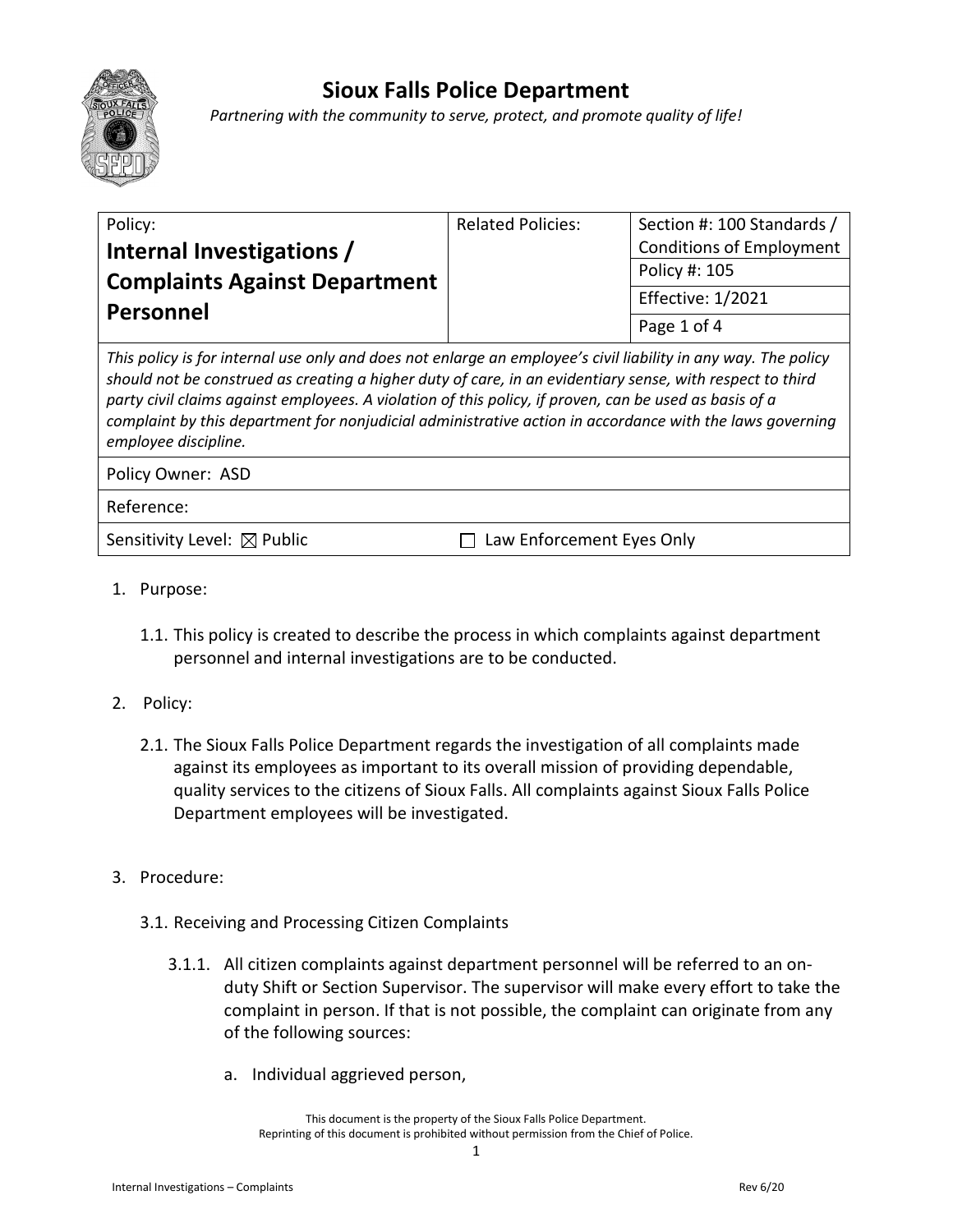- b. Third party,
- c. Anonymous,
- d. Agency employee,
- e. News media,
- f. Governmental agency,
- g. Notice of civil claim,
- h. Complaints can be made by members of the public,
- i. City website,
- j. By letter,
- k. Email.
- 3.1.2. The supervisor will get all available details from the complainant, including full names, addresses, and telephone numbers of the complainant(s) and all persons present at the time of the alleged offense.
- 3.1.3. If the complainant is intoxicated when the initial complaint is taken, a follow-up interview will be conducted when the complainant is sober.
- 3.1.4. If a preliminary investigation of the complaint by a Shift/Section Supervisor indicates that there is a factual basis for the complaint and that the complaint may result in criminal charges and/or departmental disciplinary action, the facts of the complaint will be documented on the department's administrative reporting software program and forwarded through the Chain of Command to the Assistant Chief of Police.
- 3.1.5. In most cases, the immediate supervisor of the employee who is the subject of the complaint will obtain a written response to the complaint from the employee(s) who are the subject of the complaint, giving all details of their involvement in the incident, to be forwarded to the Assistant Chief of Police. All employees involved in the incident will be required to submit a written response.
- 3.1.6. If warranted, and at the discretion of the department, the following Administrative Warning may be read to the employee(s) prior to securing a written or verbal response to the complaint:

*"You are being questioned pursuant to an order from a superior officer for use in a police internal investigation. The investigation is specifically* 

This document is the property of the Sioux Falls Police Department. Reprinting of this document is prohibited without permission from the Chief of Police.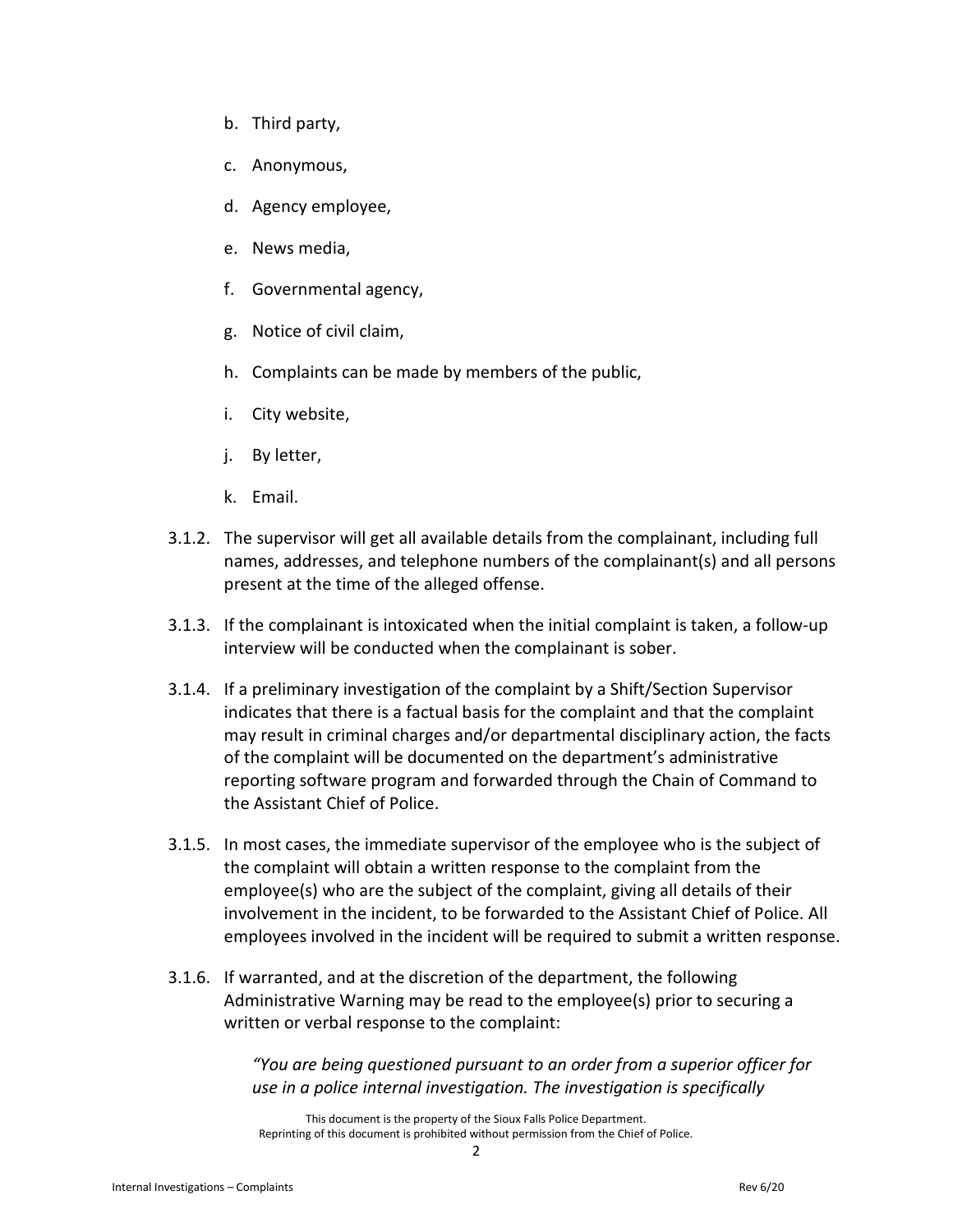*directed and narrowly related to the performance of your official duties and/or fitness for office. If you refuse to answer, or give a false or intentionally incomplete statement, you will be subject to disciplinary action up to and including termination.*

*Neither your statements nor any information or evidence that is gained by reason of your statements may be used against you in any criminal proceeding pertaining to this investigation. However, your statements may be used against you in subsequent departmental and civil service proceedings."*

- 3.1.7. Requests for the presence of a union steward by an employee during the written or verbal response will be accommodated.
- 3.2. Complaint Investigation
	- 3.2.1. Shift / Section Level Investigation
		- 3.2.1.1. Many complaints against department personnel may be investigated by Shift/Section Supervisors, while others will be forwarded to the Office of Professional Standards for a more in-depth investigation at the discretion of the Assistant Chief of Police.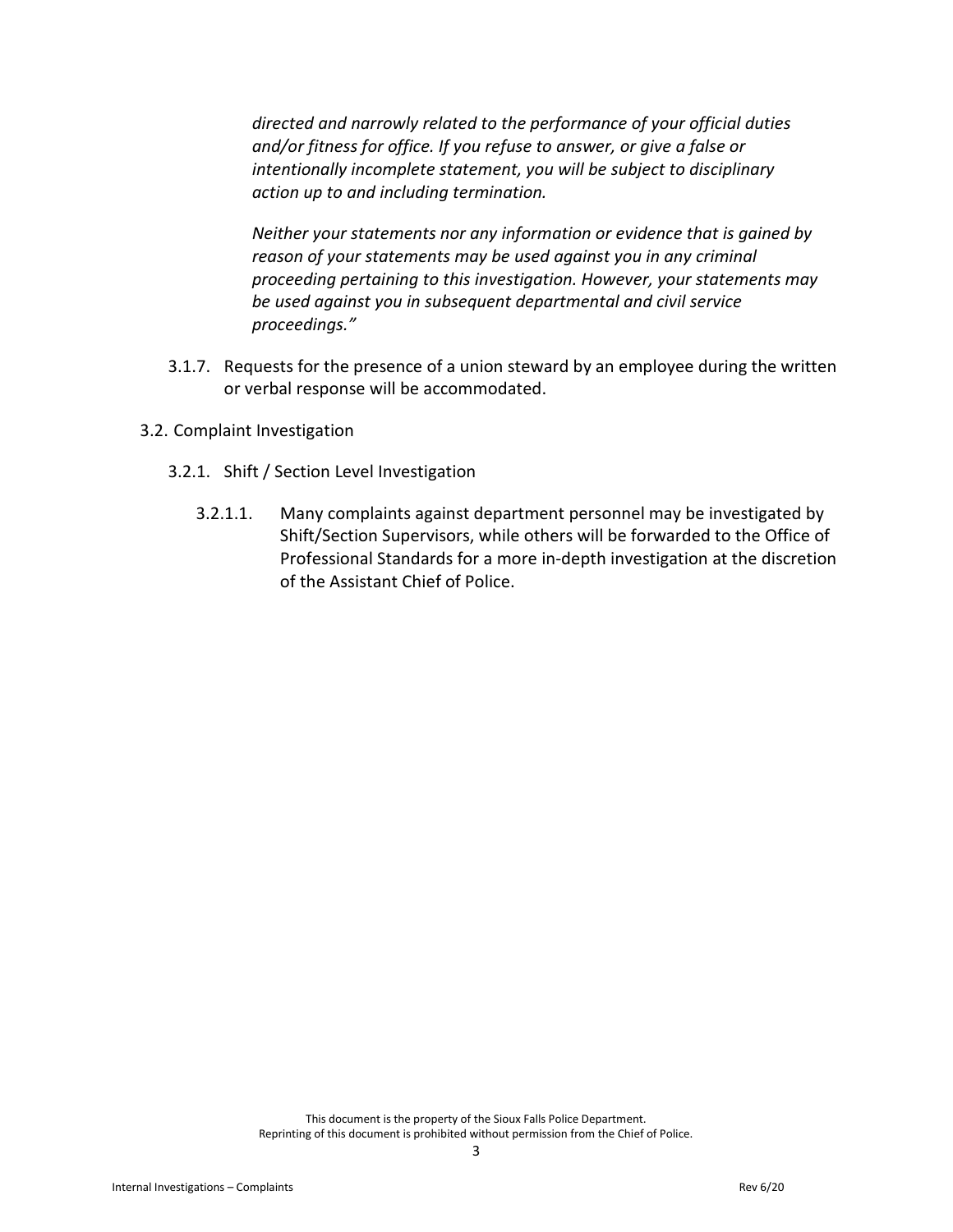- 3.2.2. Investigation by Professional Standards Internal Investigation
	- 3.2.2.1. All internal investigations:
		- 3.2.2.1.1. Will be documented in writing,
		- 3.2.2.1.2. Will be reviewed by the Chief of Police once they are completed.
		- 3.2.2.1.3. Reports will be retained in the secure, confidential files of the Office of Professional Standards' administrative reporting software.
- 3.2.3. If at any time during an internal investigation it is suspected that a department employee may have committed a criminal violation that information will be turned over to the South Dakota Division of Criminal Investigation, or other appropriate outside law enforcement agency, for their independent investigation and action.
	- 3.2.3.1. Once an incident has been turned over to the Office of Professional Standards for investigation and initial inquiries determine that an investigation is warranted, the subject(s) of the complaint will be notified of the investigation in writing.
	- 3.2.3.2. The notification will include the Incident # of the call (if applicable), the allegation, and the name of the complainant (if known).
- 3.2.4. When the subject(s) of an investigation is interviewed by the Office of Professional Standards investigators:
	- 3.2.4.1. Requests for the presence of a union steward during the interview will be accommodated.
	- 3.2.4.2. The union steward will be allowed to participate in the interview process as long as their participation does not interfere with or disrupt the interview process.
	- 3.2.4.3. The Administrative Warning may be read to subjects of routine internal investigations prior to their being interviewed. However, the department reserves the right to exercise discretion in administering this warning.
- 3.2.5. Once an internal investigation is completed and has been reviewed by the Chief of Police, the subject(s) of the investigation will be notified in writing as to the findings of the investigation.

This document is the property of the Sioux Falls Police Department. Reprinting of this document is prohibited without permission from the Chief of Police.